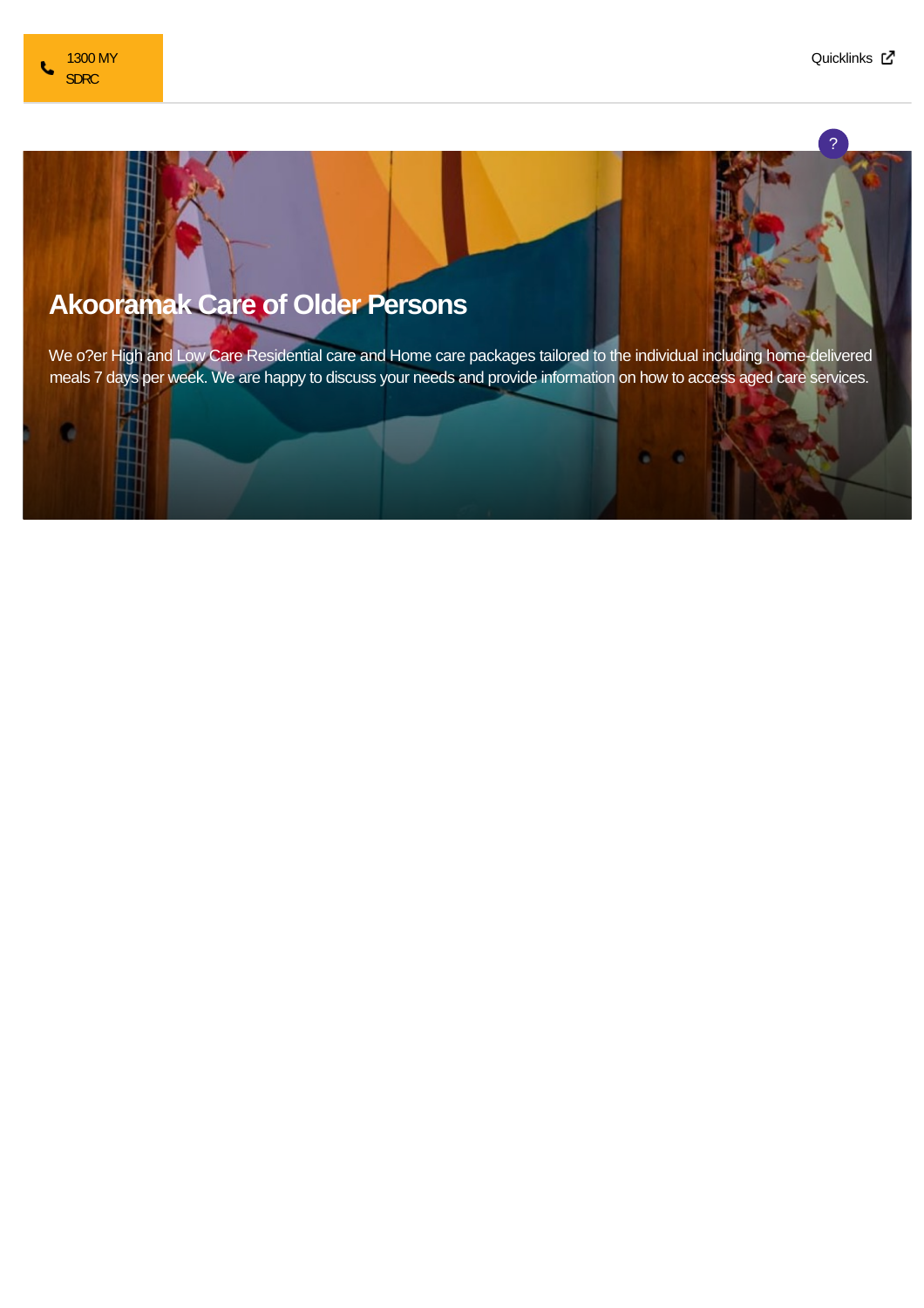| <b>Organisation Contact Details</b> |                                      |                            |                                      |
|-------------------------------------|--------------------------------------|----------------------------|--------------------------------------|
| Physical Address:                   | 267-269 Wood Street Warwick Qld 4370 | Postal Address:            | 267-269 Wood Street Warwick Qld 4370 |
| <b>Contact Person:</b>              | Thea Francis                         | <b>Contact Position:</b>   | Employee                             |
| Phone (BH):                         | 0746614100                           | Phone (AH):                | 0746614100                           |
| Mobile:                             |                                      | Fax:                       | 0746618069                           |
| Email:                              | thea@akooramak.org.au                | Website:                   | www.akooramak.org.au                 |
| Days of Operation:                  | $\bullet$ All                        | Opening Hours:             |                                      |
| <b>Organisation Operations</b>      |                                      |                            |                                      |
| We use volunteers:                  | Yes                                  | Target<br>Demographic:     | • Aged                               |
| Target Age Group:                   | • 65+ years (aged Persons)           | Target Gender:             | <b>Both</b>                          |
| <b>Member Information</b>           |                                      |                            |                                      |
| Current no. of<br>members:          |                                      | Fees & Charges:            |                                      |
| Membership<br>Period:               |                                      | Membership<br>Eligibility: |                                      |
| <b>Meetings &amp; Facilities</b>    |                                      |                            |                                      |
| Meeting Venue /<br>Facility:        | <b>Activities Rooms</b>              | Physical Address:          | 67-269 Wood Street, Warwick 4370     |
| <b>Disabled Access:</b>             | <b>Disable</b>                       | Toilets:                   | Yes (including disabled access)      |
| <b>External hire</b><br>available:  | No                                   | Hire rates:                |                                      |
| Hire rates e?ective:                |                                      | Category:                  | <b>Aged Care Services</b>            |
| <b>Organisation Summary</b>         |                                      |                            |                                      |

We o?er High and Low Care Residential care and Home care packages tailored to the individual including home-delivered meals 7 days per week. We are happy to discuss your needs and provide information on how to access aged care services.